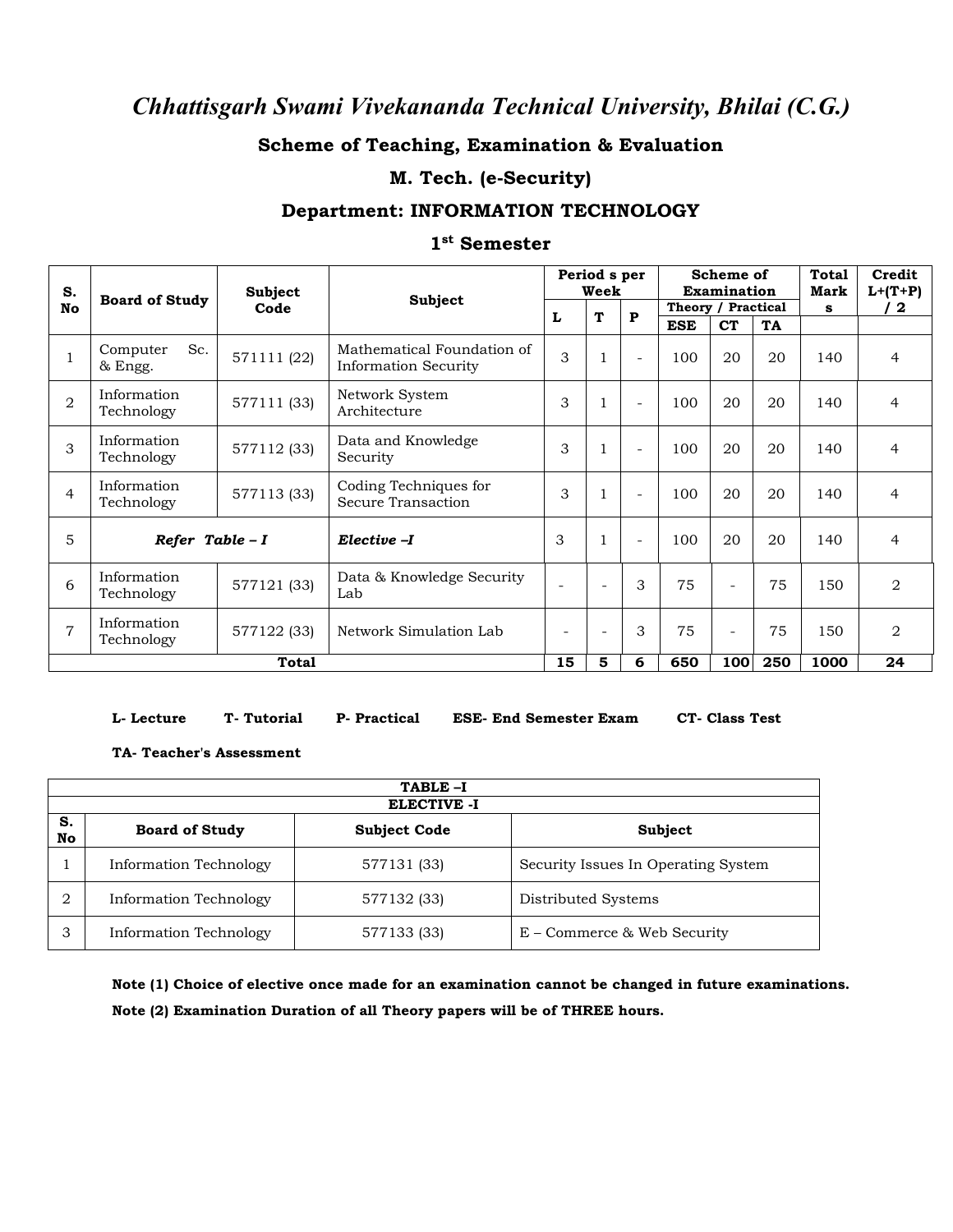## **Scheme of Teaching & Examination**

### **M. Tech. (e-Security)**

## **Department: INFORMATION TECHNOLOGY**

### **2 nd Semester**

| S.             | Board of                  | <b>Subject</b> | Subject                              | Period s per<br>Week     |                          |                          | Scheme of<br><b>Examination</b> | <b>Total</b><br>Mark            | Credit<br>$L+ (T+P)$ |      |                |
|----------------|---------------------------|----------------|--------------------------------------|--------------------------|--------------------------|--------------------------|---------------------------------|---------------------------------|----------------------|------|----------------|
| <b>No</b>      | Study                     | Code           |                                      | L                        | T                        | P                        | <b>ESE</b>                      | Theory / Practical<br><b>CT</b> | TA                   | s    | ) / 2          |
|                | Information<br>Technology | 577211 (33)    | Trusted Internet                     | 3                        | $\mathbf{1}$             |                          | 100                             | 20                              | 20                   | 140  | $\overline{4}$ |
| $\overline{2}$ | Information<br>Technology | 577212 (33)    | Business Ethics and<br>Cyber Laws    | 3                        | $\mathbf{1}$             | $\sim$                   | 100                             | 20                              | 20                   | 140  | $\overline{4}$ |
| 3              | Information<br>Technology | 577213 (33)    | <b>Advanced Cryptography</b>         | 3                        | $\mathbf{1}$             | $\overline{\phantom{a}}$ | 100                             | 20                              | 20                   | 140  | $\overline{4}$ |
| $\overline{4}$ | Information<br>Technology | 577214 (33)    | Security Threats and<br>Management   | 3                        | $\mathbf{1}$             | ۰                        | 100                             | 20                              | 20                   | 140  | $\overline{4}$ |
| 5              | Refer Table - II          |                | Elective - II                        | 3                        |                          |                          | 100                             | 20                              | 20                   | 140  | $\overline{4}$ |
| 6              | Information<br>Technology | 577221 (33)    | Secured Operating System<br>Lab      |                          | $\overline{\phantom{a}}$ | 3                        | 75                              | $\overline{\phantom{a}}$        | 75                   | 150  | $\overline{2}$ |
| $\overline{7}$ | Information<br>Technology | 577222 (33)    | Image Processing and<br>Security Lab | $\overline{\phantom{a}}$ | $\overline{\phantom{a}}$ | 3                        | 75                              | $\overline{\phantom{a}}$        | 75                   | 150  | $\overline{2}$ |
|                |                           | Total          |                                      | 15                       | 5                        | 6                        | 650                             | 100                             | 250                  | 1000 | 24             |

#### **L- Lecture T- Tutorial P- Practical ESE- End Semester Exam CT- Class Test TA-Teacher's Assessment**

|                        | TABLE-II               |                     |                               |  |  |  |  |  |  |
|------------------------|------------------------|---------------------|-------------------------------|--|--|--|--|--|--|
|                        | <b>ELECTIVE -II</b>    |                     |                               |  |  |  |  |  |  |
| S.<br>N<br>$\mathbf o$ | <b>Board of Study</b>  | <b>Subject Code</b> | Subject                       |  |  |  |  |  |  |
|                        | Information Technology | 577231 (33)         | Mobile Wireless Security      |  |  |  |  |  |  |
| 2                      | Computer Sc. & Engg.   | 571233 (22)         | Grid Computing                |  |  |  |  |  |  |
| 3                      | Information Technology | 577232 (33)         | Steganography & Water Marking |  |  |  |  |  |  |

**Note (1) Choice of elective once made for an examination cannot be changed in future examinations.**

**Note (2) Examination Duration of all Theory papers will be of THREE hours.**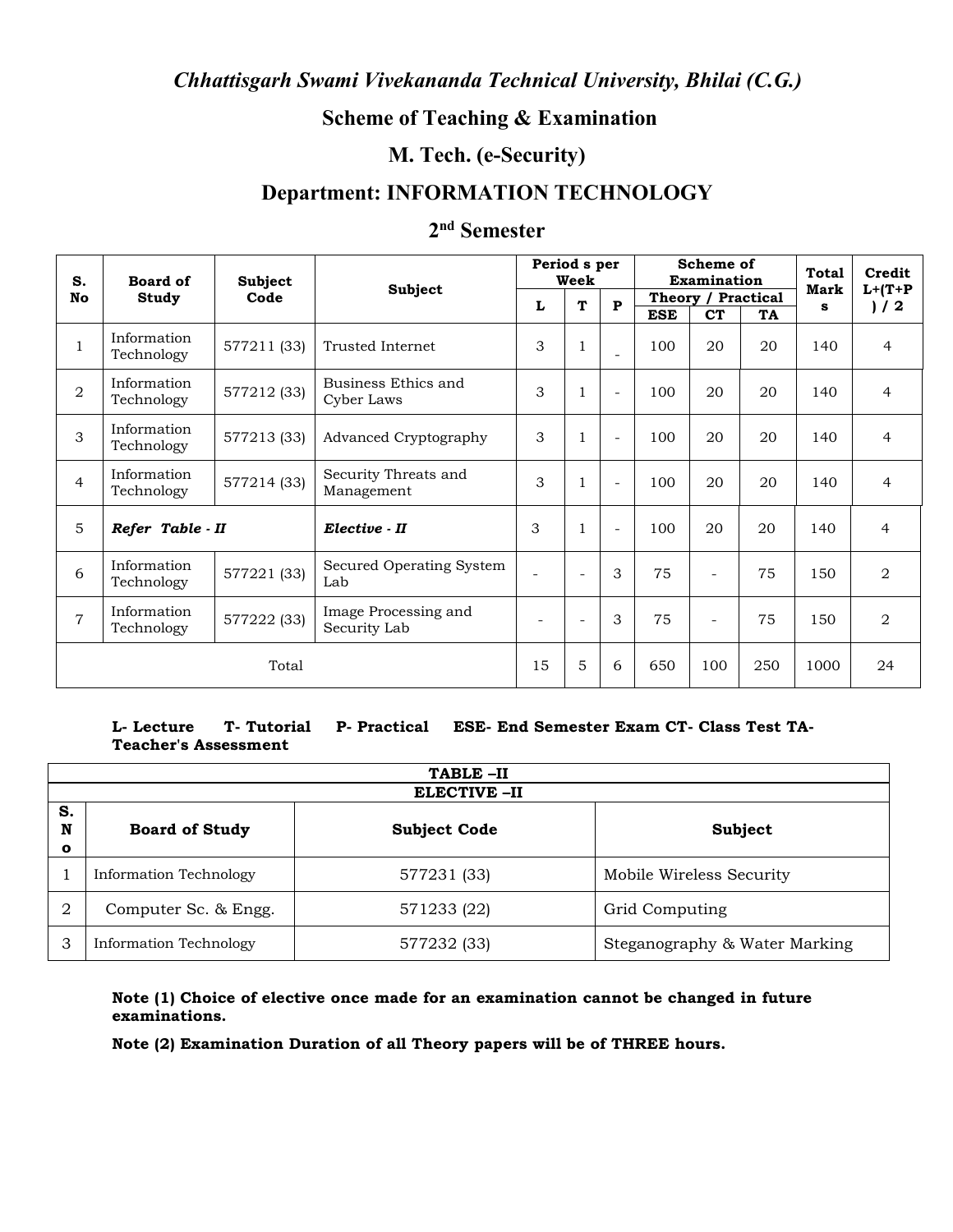## **Scheme of Teaching, Examination & Evaluation**

## **M. Tech. (e-Security)**

# **Department: INFORMATION TECHNOLOGY**

## **3 rd Semester**

| S. No          | Board of                                                                                     |                     | Subject<br>Information Assurance<br>& Cyber Security |   | Period s per<br>Week     |                          | Scheme of<br>Examination |                          |                 | <b>Total</b><br>Mark<br>s | Credit            |
|----------------|----------------------------------------------------------------------------------------------|---------------------|------------------------------------------------------|---|--------------------------|--------------------------|--------------------------|--------------------------|-----------------|---------------------------|-------------------|
|                | Study                                                                                        | <b>Subject Code</b> |                                                      |   | T                        | $\mathbf{P}$             | Theory / Practical       |                          |                 |                           | $L+ (T+P)$<br>/ 2 |
|                | Information<br>Technology                                                                    | 577311 (33)         |                                                      |   |                          |                          | <b>ESE</b><br>100        | <b>CT</b><br>20          | <b>TA</b><br>20 | 140                       | 4                 |
| 2              | Refer Table - III                                                                            |                     | $Elective - III$                                     | 3 |                          | $\overline{\phantom{a}}$ | 100                      | 20                       | 20              | 140                       | 4                 |
| 3              | Information<br>Technology                                                                    | 577321 (33)         | Preliminary work on<br>Dissertation                  |   | $\overline{\phantom{0}}$ | 28                       | 100                      | $\overline{\phantom{0}}$ | 100             | 200                       | 14                |
| $\overline{4}$ | Seminar on Industrial<br>Information<br>577322 (33)<br>Technology<br>Training & Dissertation |                     |                                                      |   | 3                        | $\overline{\phantom{a}}$ |                          | 20                       | 20              | 2                         |                   |
| <b>Total</b>   |                                                                                              |                     |                                                      | 6 | $\mathbf{2}$             | 31                       | 300                      | 40                       | 160             | 500                       | 24                |

### **L- Lecture T- Tutorial P- Practical ESE- End Semester Exam CT- Class Test TA-Teacher's Assessment**

|          | TABLE-III                               |                     |                                              |  |  |  |  |  |  |  |  |
|----------|-----------------------------------------|---------------------|----------------------------------------------|--|--|--|--|--|--|--|--|
|          | <b>ELECTIVE -III</b>                    |                     |                                              |  |  |  |  |  |  |  |  |
| S.<br>No | <b>Board of Study</b>                   | <b>Subject Code</b> | Subject                                      |  |  |  |  |  |  |  |  |
|          | <b>Information Technology</b>           | 577331 (33)         | <b>Biometrics Security</b>                   |  |  |  |  |  |  |  |  |
| 2        | <b>Information Technology</b>           | 577332 (33)         | Security Issues in Wireless Adhoc<br>Network |  |  |  |  |  |  |  |  |
|          | Science<br>&<br>Computer<br>Engineering | 571332(22)          | Cloud Computing                              |  |  |  |  |  |  |  |  |

**Note (1) Choice of elective once made for an examination cannot be changed in future examinations.** 

**Note (2) Examination Duration of all Theory papers will be of THREE hours.**